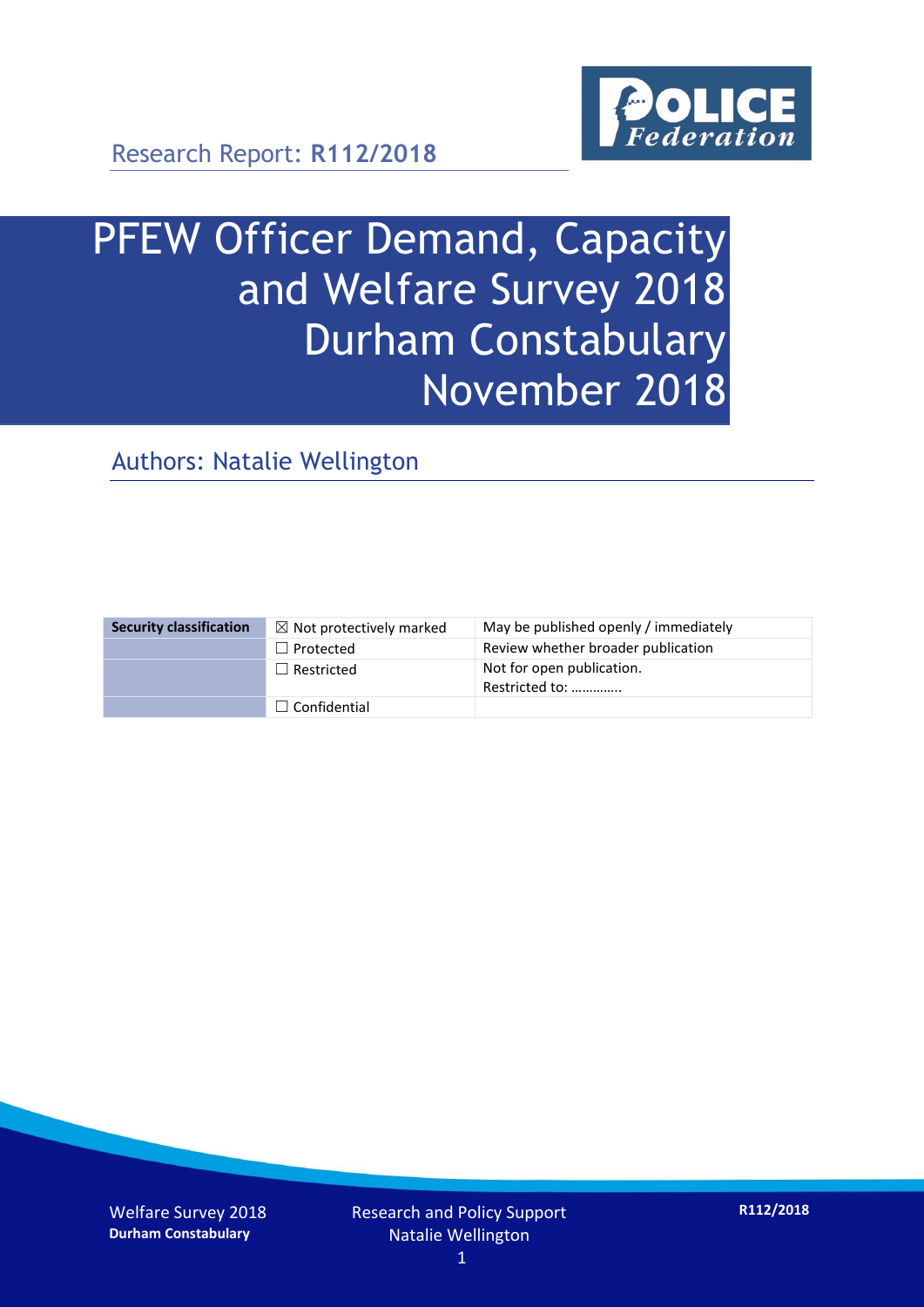## **FOREWORD**

#### **INTRODUCTION**

Over the last decade, the impact of reducing policing budgets on officer numbers has been considerable, with a 15% fall in officer numbers over a seven year period from a high of 142,056 in 2009 to 121,010 in March 2018. $^{\mathrm{i}}$  Evidence from a focus group study conducted by the PFEW<sup>ii</sup> highlighted that these reductions may be having a negative effect on officers individual wellbeing. It was within this context that the Police Federation of England and Wales (PFEW) began a biennial Demand, Capacity and Welfare Survey. The 2018 PFEW Officer Demand, Capacity and Welfare Survey is the second iteration of the survey.

This report provides a summary of responses to key questions from the 2018 PFEW Officer Demand, Capacity and Welfare Survey from respondents in Durham Constabulary.

Where appropriate, details of average responses from last year, or the police service as a whole, are also presented. However, differences across these figures have not been tested to assess whether they are statistically significant<sup>1</sup>; therefore any and all differences reported are for guidance only and must be treated with caution.

Force rankings have not been included, because not all differences are statistically significant. In addition, forces with fewer than 100 respondents were not provided with a force level report as their sample size was too small to be representative of the force as a whole and may have enabled identification of individuals based on their demographics.

Please be aware that the total number of responses for each item may vary slightly as not all items were answered by all respondents, and all percentages are rounded to the nearest whole number. In addition, the actual differences between any and all groups may be quite small and these details should be considered when interpreting the data.

Welfare Survey 2018 **Durham Constabulary**

-

 $<sup>1</sup>$  As all the data are derived from samples of the population, rather than the whole population, percentage figures calculated are strictly</sup> speaking estimates, rather than exact measures. This means that every figure has a margin of error associated with it. Hence a very small percentage difference year on year may be due to sampling, rather than to actual changes.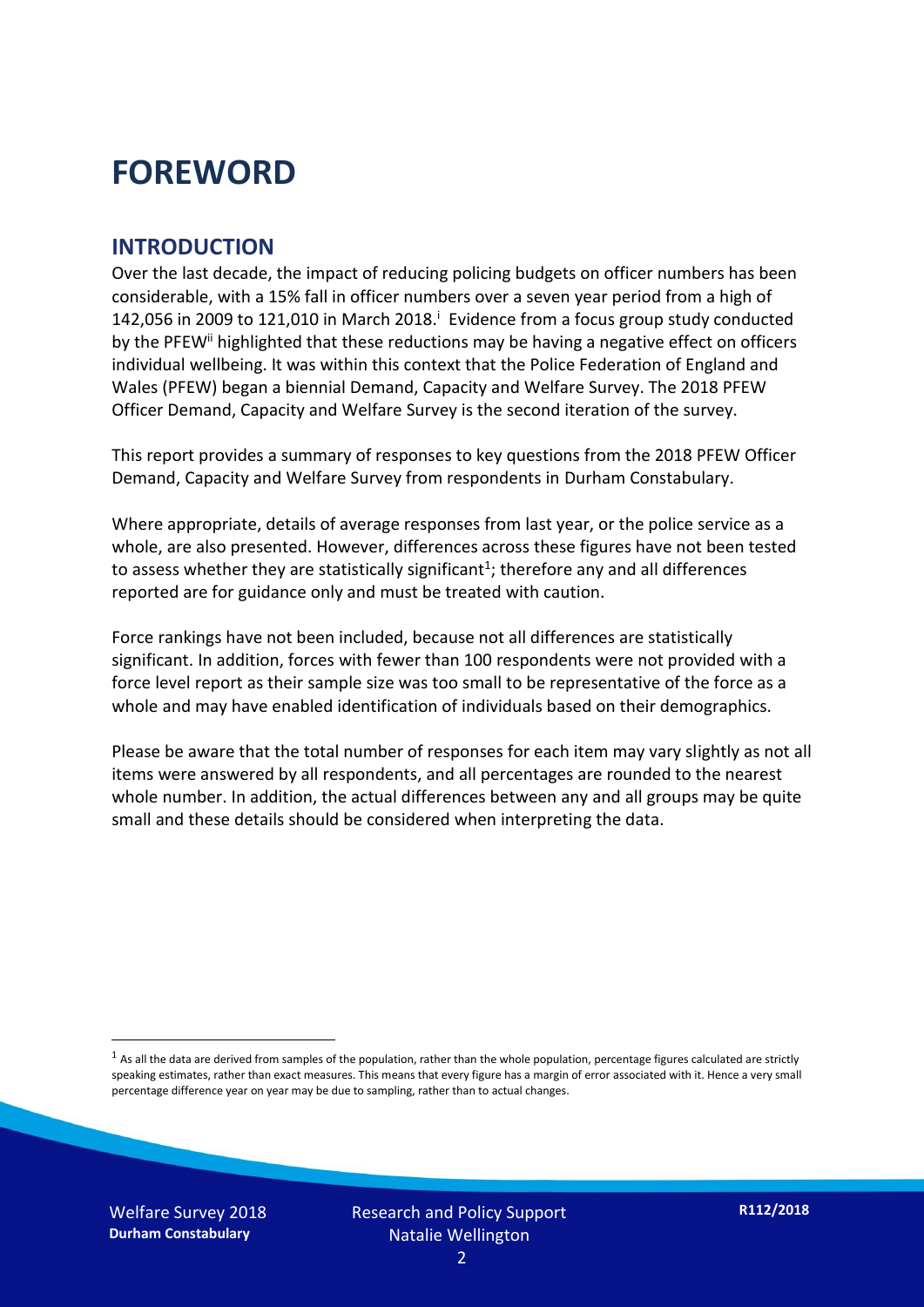#### **RESPONSE RATES AND DEMOGRAPHICS**

Survey responses were gathered over a six-week period between August and September 2018. All officers of the federated ranks in England and Wales were eligible to participate.

Analyses were conducted on a sample of 18,100 responses drawn from all 43 forces across England and Wales.<sup>2</sup> The national response rate for the 2018 survey was 15%.

Overall 4% of respondents (n=788) to the survey declined to state which force they belonged to. These responses have been included within the national data but are excluded from force-level analyses.

181 responses were received from Durham Constabulary, representing a response rate of around 16%. <sup>3</sup> The margin of error for this report has been calculated using the size of the sample and the population. At a 95% confidence level, this force report has a 7% margin of error. If the margin of error is less than 5%, it can be considered to be within the normal bounds of academic rigor.<sup>4</sup> If this threshold has not been met, the results from this report must be interpreted with caution.

69% of responses from Durham Constabulary were received from male officers and 27% of responses were from female officers. The other 4% preferred not to say or identified in another way. In regards to rank, 75% of respondents from Durham Constabulary were Constables, 16% were Sergeants, 6% were Inspectors, and 3% were Chief Inspectors. 3% of responses from Durham Constabulary were received from Black and Minority Ethnic (BME) officers.

-

 $2$  Data were removed where the respondent indicated they were not currently a police officer or they gave implausible answers – for full exclusion criteria, please see the full report.

<sup>3</sup> Based on March 2018 Home Office figures of officer headcount, for full details please see item ii in the reference section.

<sup>4</sup> The generally accepted academic standards is a 95% confidence level with a 5% (or less) margin of error.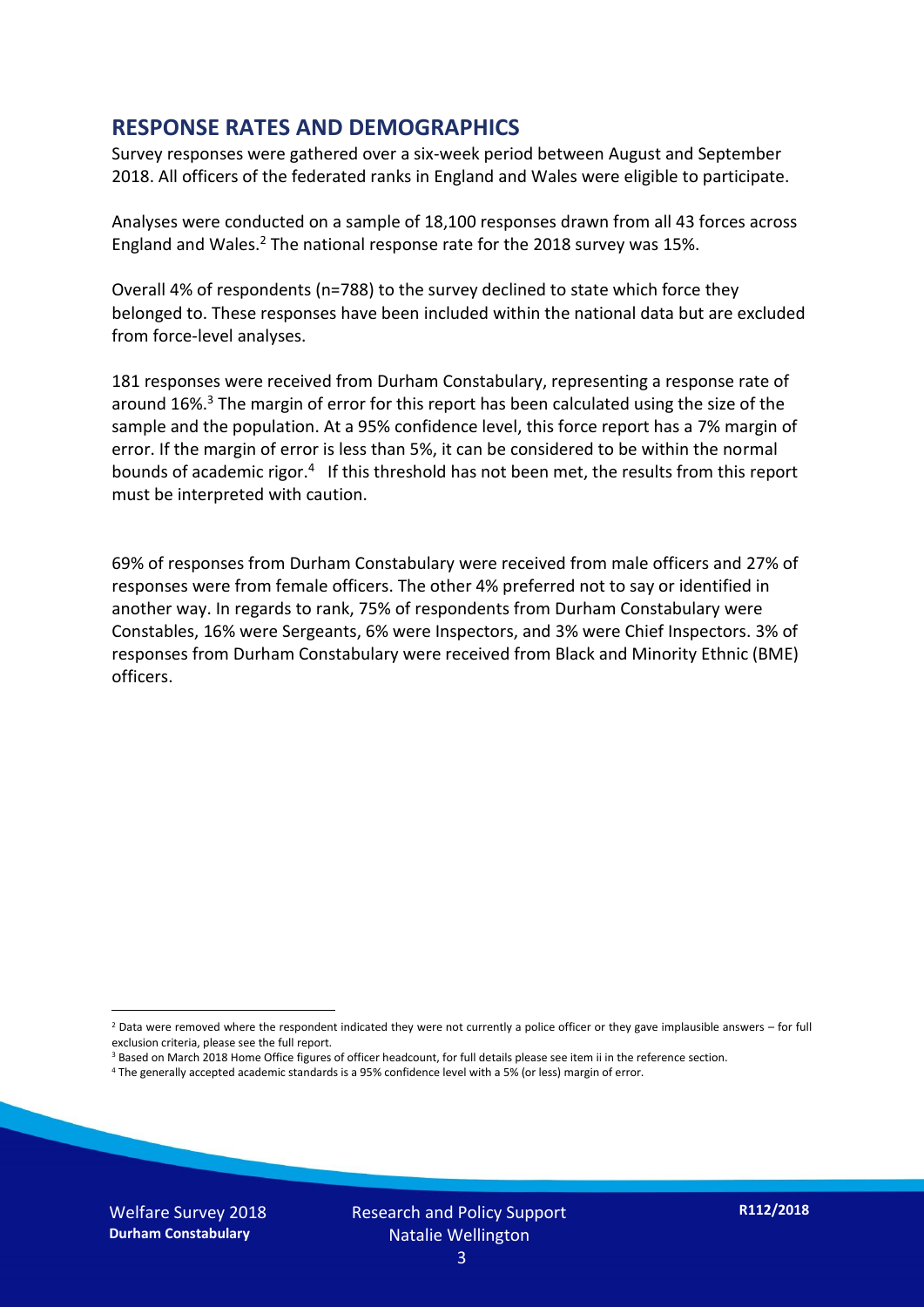## **INFOGRAPHIC**



### **Who responded?**

**181** responses were received from Durham Constabulary, representing a **16%** response rate



Welfare Survey 2018 **Durham Constabulary**

Research and Policy Support Natalie Wellington

4

**R112/2018**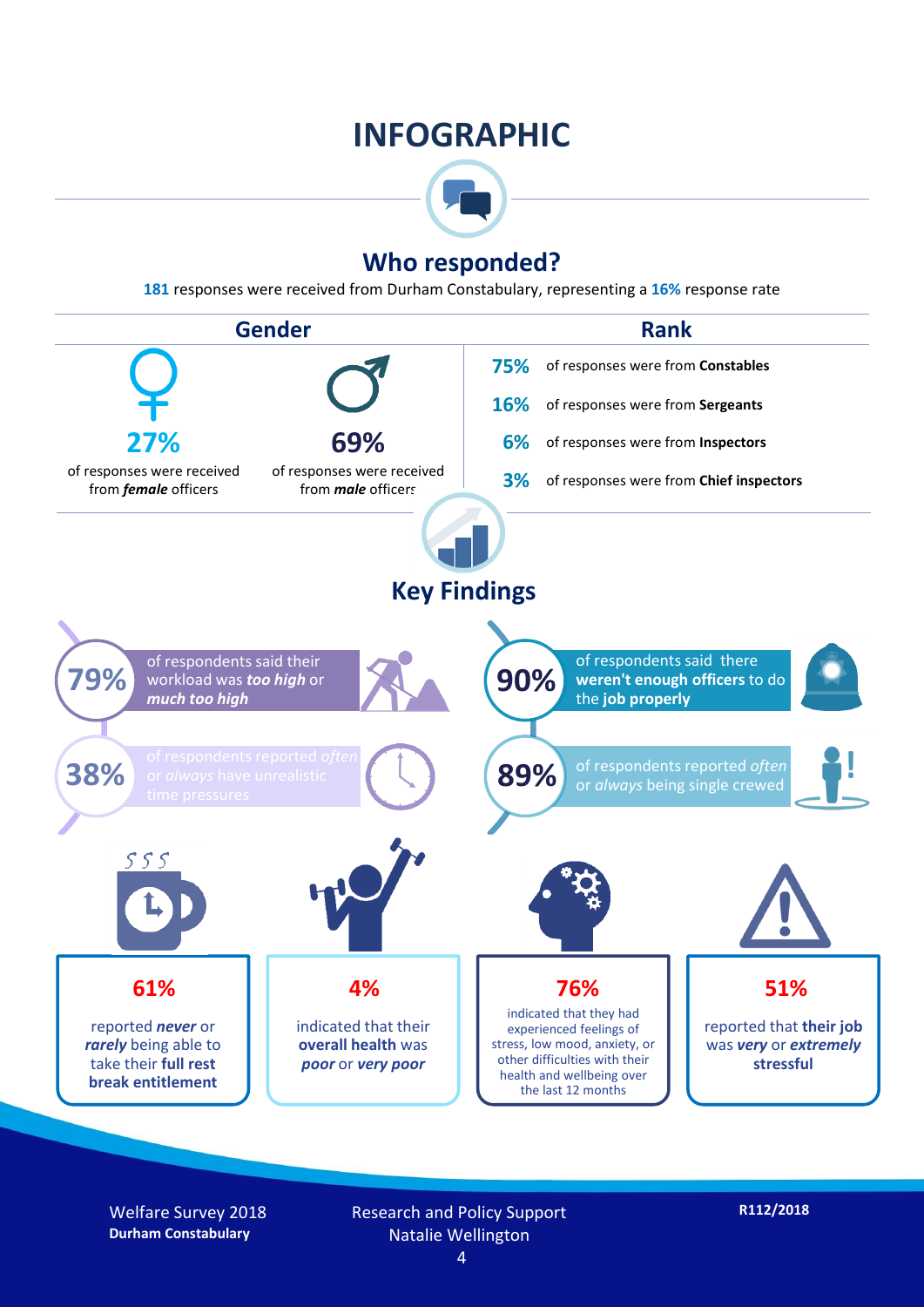## **Executive Summary**

- **181** responses were received from Durham Constabulary, representing a response rate of around **16%**.
- The average (mean) rating for overall Job satisfaction for respondents from Durham Constabulary was **5/10.**
- Frequent single crewing (often or always) was reported by **89%** of respondents from Durham Constabulary.
- **61%** of respondents from Durham Constabulary reported *never* or *rarely* being able to take their **full rest break entitlement***; the same as* the proportion in 2016.
- **79%** of respondents from Durham Constabulary said their **workload** was *too high* or *much too high; the same as* the proportion in 2016.
- **38%** of respondents from Durham Constabulary reported *often* or *always* **having unrealistic time pressures***; lower than* the proportion in 2016.
- **90%** of respondents from Durham Constabulary said there **weren't enough officers to do the job properly***; higher than* the proportion in 2016.
- **7%** said that they had **enough time engage in proactive policing** in their team/unit*; lower than* the proportion in 2016.
- **4%** of respondents from Durham Constabulary indicated that their **overall health** was *poor* or *very poor.*
- **76%** of respondents from Durham Constabulary indicated that they had **experienced feelings of stress, low mood, anxiety, or other difficulties with their health and wellbeing** over the last 12 months.
- **51%** of respondents from Durham Constabulary reported that their job was *very* or *extremely* **stressful***; higher than* the proportion in 2016.
- **30%** of Durham Constabulary respondents reported that they had suffered **one or more injuries** that required medical attention as a result of **work-related violence** in the last year.
- **20%** of Durham Constabulary respondents reported that they had suffered **one or more injuries** that required medical attention as a result of **work-related accidents**  in the last year.
- **27%** of respondents from Durham Constabulary felt that someone would be **treated differently (in a negative way)** if they disclosed difficulties with their mental health and wellbeing; *lower than* the proportion in 2016.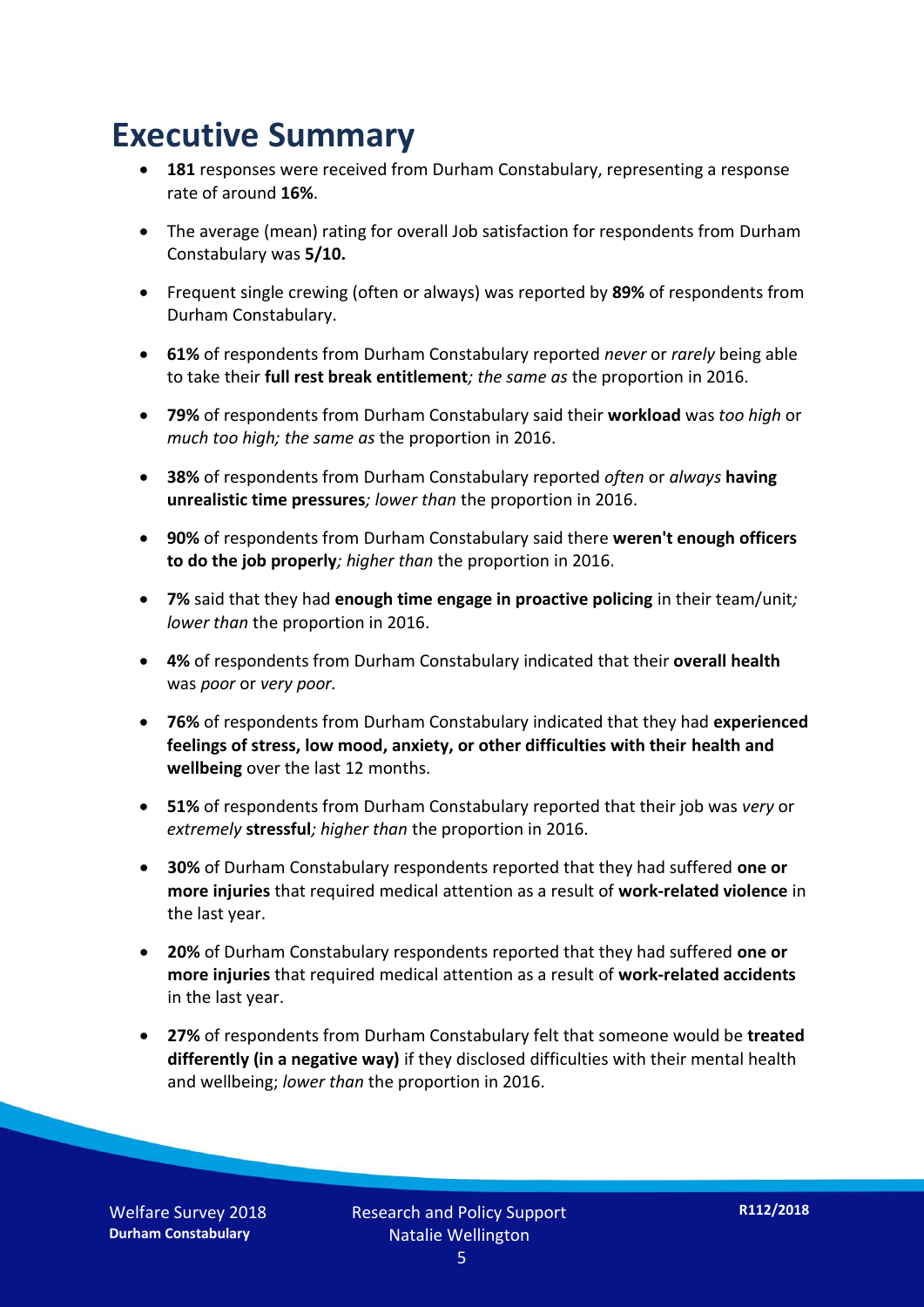## **1. WORKING ARRANGEMENTS**

#### **1.1. OVERALL JOB SATISFACTION**

Respondents were asked to rate their overall job satisfaction between 0 and 10, where 0 was 'not at all satisfied' and 10 was 'completely satisfied.'

The average (mean) rating for overall job satisfaction for respondents from Durham Constabulary was 5/10 (range 0-10), with 26% of respondents reporting an overall job satisfaction rating of 2 or less.

This can be compared to the National average of 4/10, and 32% of respondents reported an overall job satisfaction rating of 2 or less.

#### **1.2. SHIFTS**

22% of respondents from Durham Constabulary reported that their formal shift duration was more than the 8-10 hours advised by the Health and Safety Executive<sup>iii</sup> and the Police Negotiating Board,iv and 22% of respondents indicated a shift length of 12 hours or more.

7% of the national sample indicated that their formal shift duration was more than 8-10 hours, and 5% indicated a shift length of 12 hours or more.

#### **1.3. SINGLE CREWING**

Among respondents from Durham Constabulary, for whom this item was applicable, 89% reported being single crewed either *often* or *always* over the previous 12 month period. This can be compared with 75% of respondents from the national sample.

#### **1.4. BREAKS, REST DAYS AND ANNUAL LEAVE**

61% of respondents from Durham Constabulary reported *never* or *rarely being* able to take their full rest break entitlement, and 70% reported having had two or more rest days cancelled in the previous 12 month period. In addition, 33% of respondents from Durham Constabulary told us that they have not been able to take their full annual leave entitlement in the previous 12 month period.

Historical comparison for items relating to breaks, rest days and annual leave for **Durham Constabulary**, are provided in Table 1.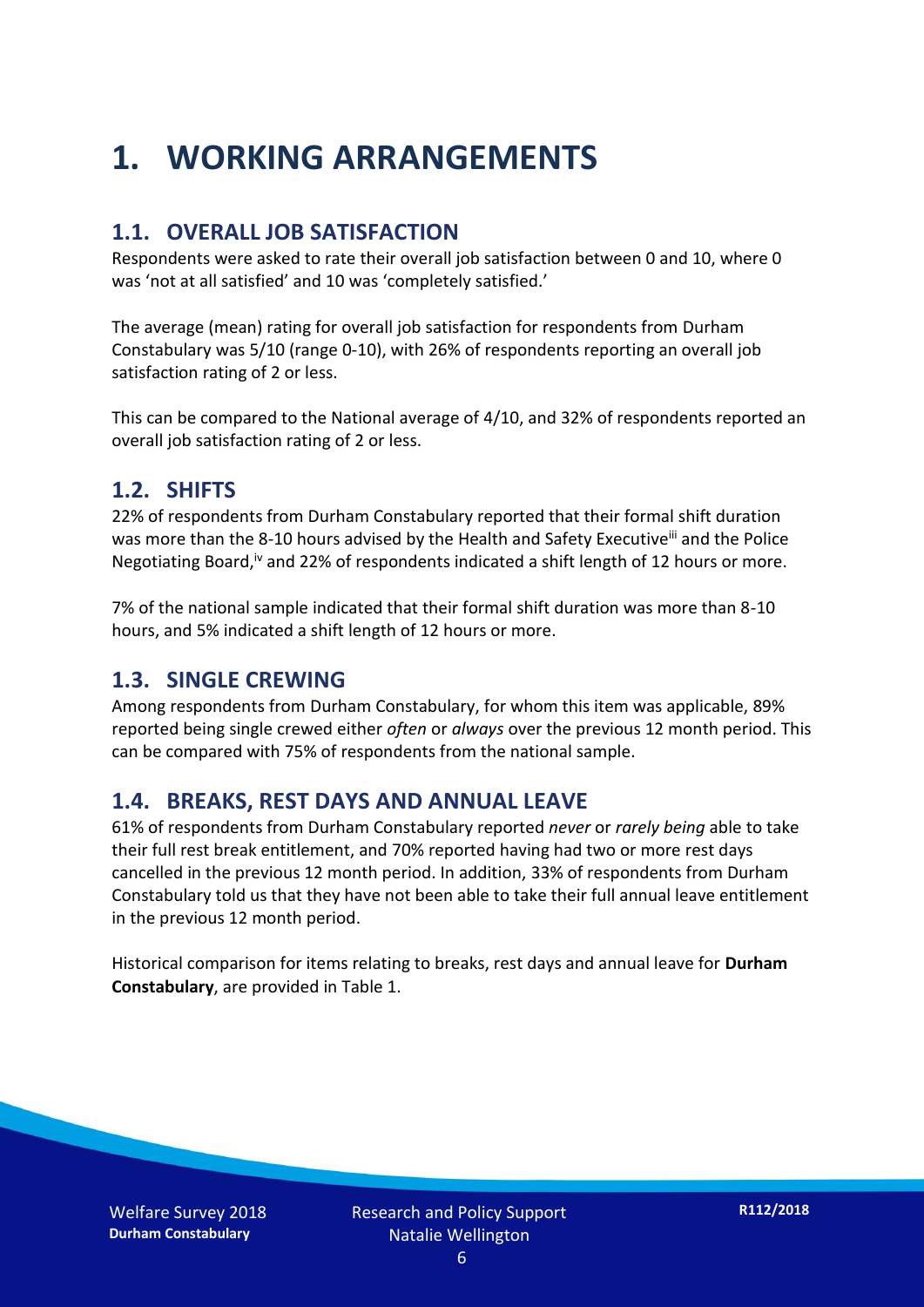| Table 1: Force level figures for breaks, rest days and<br>annual leave     | 2016 | 2018 |
|----------------------------------------------------------------------------|------|------|
| Reported being never or rarely able to take full rest<br>break entitlement | 61%  | 61%  |
| Reported having 2 or more rest days cancelled in the<br>previous 12 months | 86%  | 70%  |
| Reported being unable to take their full annual leave<br>entitlement       | 42%  | 33%  |

Historical comparisons for items relating to breaks, rest days and annual leave for the **police service as a whole**, are provided in the table below.

| Table 2: National figures for breaks, rest days and<br>annual leave        | 2016 | 2018 |
|----------------------------------------------------------------------------|------|------|
| Reported being never or rarely able to take full rest<br>break entitlement | 53%  | 52%  |
| Reported having 2 or more rest days cancelled in the<br>previous 12 months | 76%  | 67%  |
| Reported being unable to take their full annual leave<br>entitlement       | 33%  | 31%  |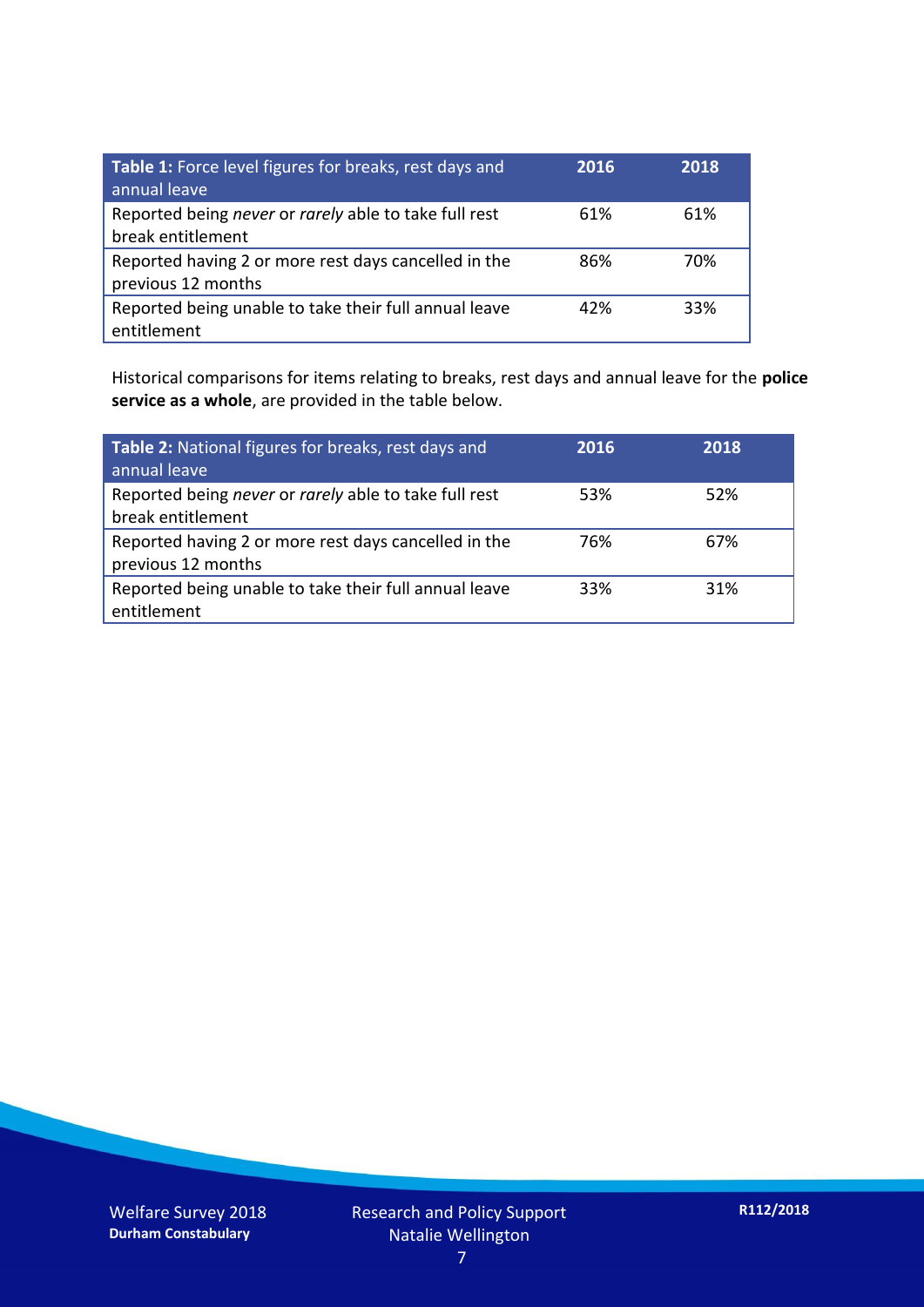## **2. DEMAND**

### **2.1. WORKLOAD**

79% of respondents from Durham Constabulary told us that their workload is currently *too high*, or *much too high* – *higher than* the proportion from the national sample (72%) and *the same as* the proportion reported by Durham Constabulary in the 2016 Demand, Capacity and Welfare Survey.

### **2.2. HSE MANAGEMENT STANDARDS**

The UK Health and Safety Executive published the Management Standards Indicator Tool (MSIT) to assist organisations in the assessment of workers exposure to dimensions of the psychosocial work environment that, if not properly managed, can lead to harm to health.<sup>v</sup> The 25-item version of the MSIT<sup>vi</sup> contains four items that measure job demands, which were included as part of the Demand, Capacity and Welfare Survey.

33% of respondents from Durham Constabulary told us that they *often* or *always* have unachievable deadlines, and 58% that they *often* or *always* have to neglect some tasks because they have too much to do.

Historical comparisons for the MSIT job demand items for **Durham Constabulary** are provided in the table below.

| Table 3: Force level figures for HSE MSIT job demands | 2016 | 2018 |
|-------------------------------------------------------|------|------|
| Often or always have unrealistic time pressures       | 39%  | 38%  |
| Often or always pressured to work long hours          | 36%  | 32%  |
| Often or always have to neglect some tasks because    | 47%  | 58%  |
| they have too much to do                              |      |      |
| Often or always have unachievable deadlines           | 32%  | 33%  |

Historical comparison for the MSIT job demand items for the **police service as a whole**, are provided in the table below.

| Table 4: National figures for HSE MSIT job demands | 2016 | 2018 |
|----------------------------------------------------|------|------|
| Often or always have unrealistic time pressures    | 35%  | 40%  |
| Often or always pressured to work long hours       | 26%  | 29%  |
| Often or always have to neglect some tasks because | 43%  | 54%  |
| they have too much to do                           |      |      |
| Often or always have unachievable deadlines        | 29%  | 38%  |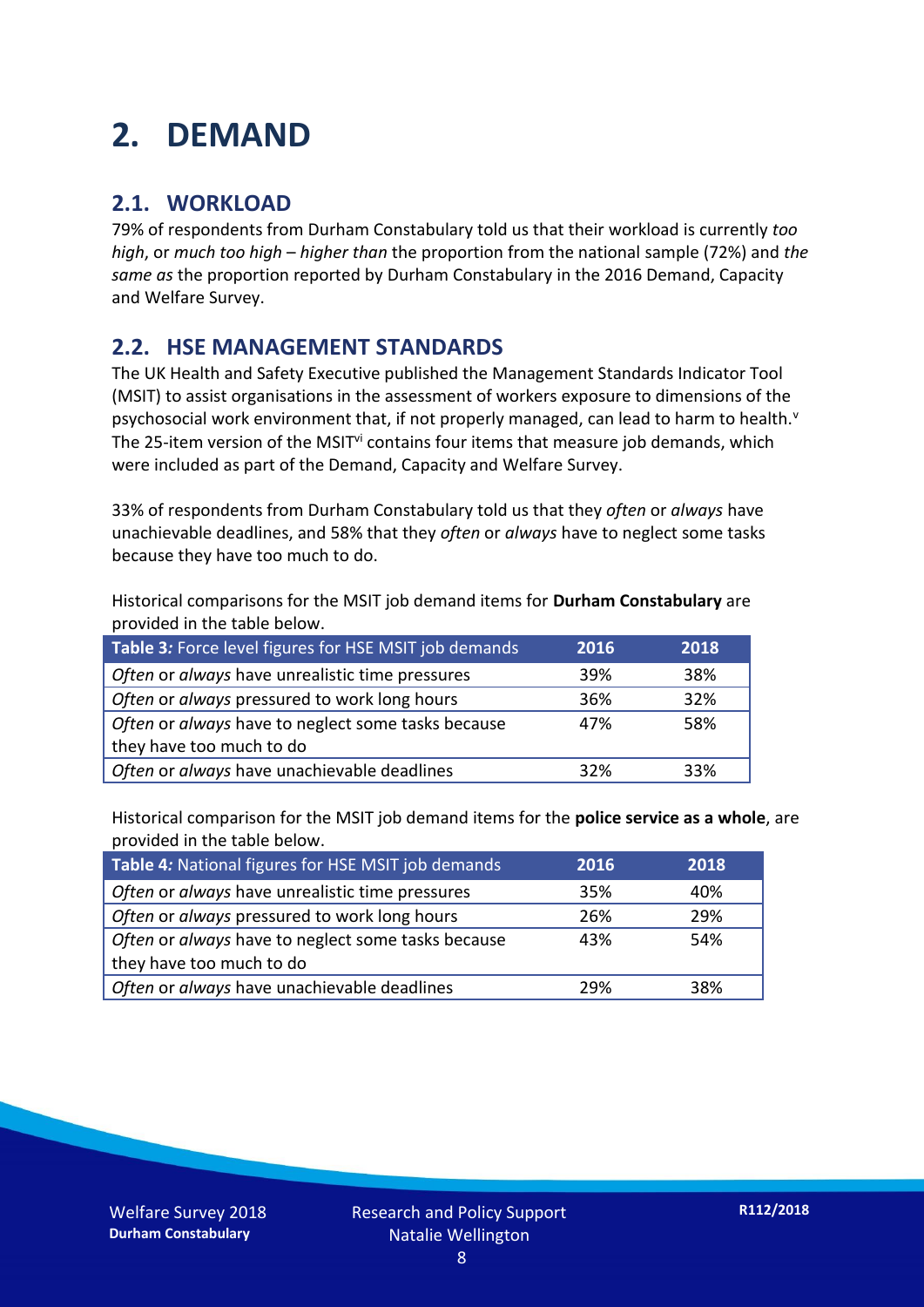### **2.3. AMOUNT AND PACE OF WORK**

84% of respondents from Durham Constabulary *disagreed* or *strongly disagreed* that they were able to meet all of the conflicting demands on their time, whilst 7% *agreed* or *strongly agreed* that they had enough time engage in proactive policing in their team/unit. The proportion of officers from Durham Constabulary reporting to have enough time to engage in proactive policing is *lower than* the proportion in 2016.

Across the police service as a whole, 74% of respondents *disagreed* or *strongly disagreed* that they were able to meet all of the conflicting demands on their time and 90% *disagreed* or *strongly disagreed* that there are enough officers to manage all the demands made on their team/unit.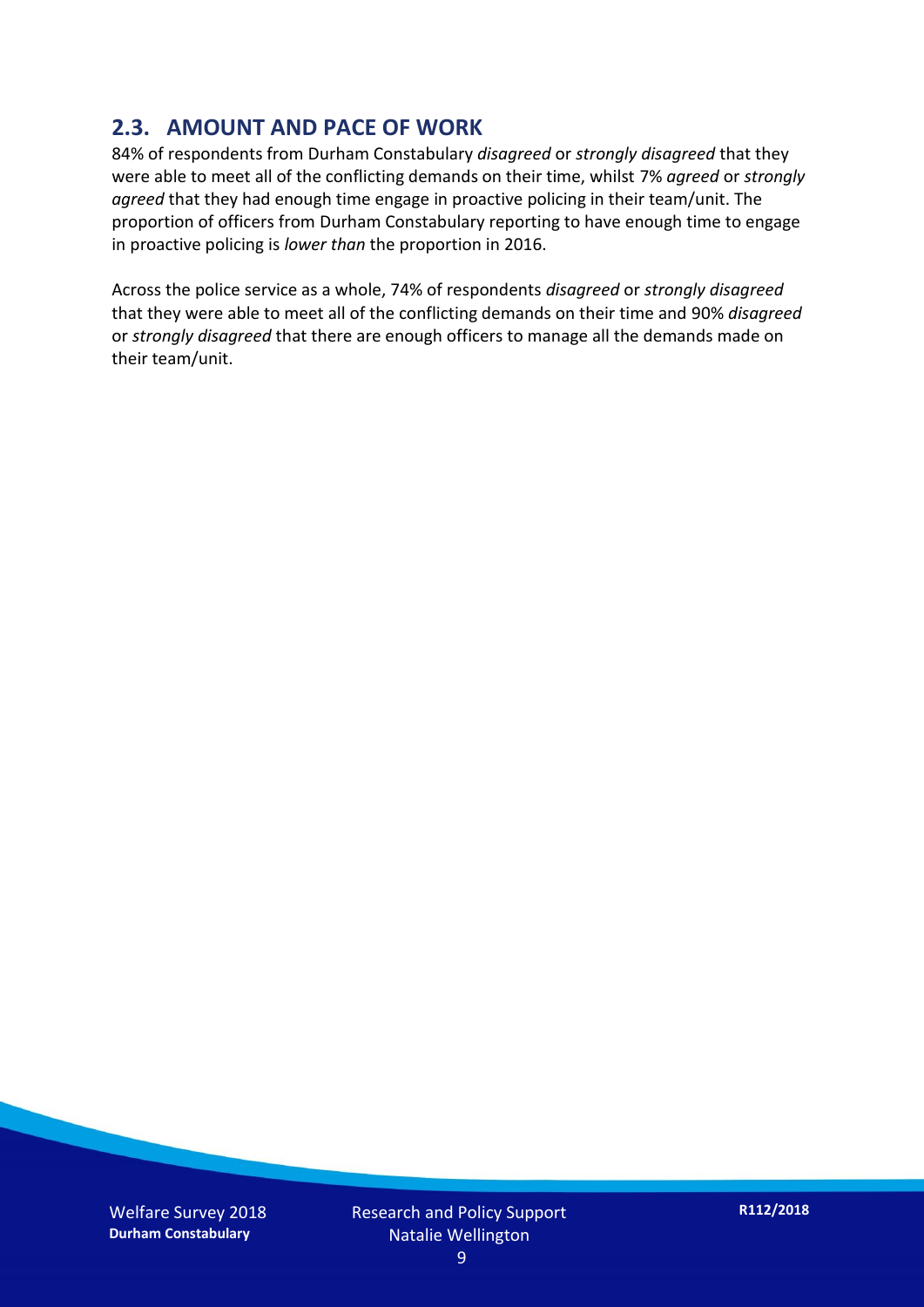## **3. CAPACITY**

### **3.1. MINIMUM OFFICER STAFFING**

47% of respondents from Durham Constabulary indicated that their team or unit had a minimum officer staffing level.

Among respondents whose team or unit had a minimum officer staffing level, 25% indicated that this level was *never* or *rarely* achieved. This can be compared to 2016 where 26% of respondents from Durham Constabulary indicated that the minimum officer staffing level was *never* or *rarely* achieved.

#### **3.2. OFFICER STAFFING ARRANGEMENTS**

79% of respondents *disagreed* or *strongly disagreed* that the way officer staffing levels are determined in their team/unit seems to be effective; *higher than* the proportion reported in 2016.

Historical comparisons of two key items relating to capacity to deal with demand for **Durham Constabulary** are provided in the table below.

| <b>Table 5:</b> Force level figures for key items relating to capacity                                              |                                                      |      |  |
|---------------------------------------------------------------------------------------------------------------------|------------------------------------------------------|------|--|
| <b>Statements</b>                                                                                                   | % of respondents who<br>disagreed with the statement |      |  |
|                                                                                                                     | 2016                                                 | 2018 |  |
| There are enough officers in my team/unit for me to do<br>my job properly                                           | 84%                                                  | 90%  |  |
| In my experience, we generally have enough officers to<br>manage all the demands being made on us as a<br>team/unit | 90%                                                  | 96%  |  |

Historical comparisons of the same items for the **police service as a whole** are provided in the table below.

| Table 6: National figures for key items relating to capacity                                                        |                                                      |      |  |  |
|---------------------------------------------------------------------------------------------------------------------|------------------------------------------------------|------|--|--|
| <b>Statements</b>                                                                                                   | % of respondents who<br>disagreed with the statement |      |  |  |
|                                                                                                                     | 2016                                                 | 2018 |  |  |
| There are enough officers in my team/unit for me to do<br>my job properly                                           | 78%                                                  | 83%  |  |  |
| In my experience, we generally have enough officers to<br>manage all the demands being made on us as a<br>team/unit | 85%                                                  | 90%  |  |  |

Welfare Survey 2018 **Durham Constabulary**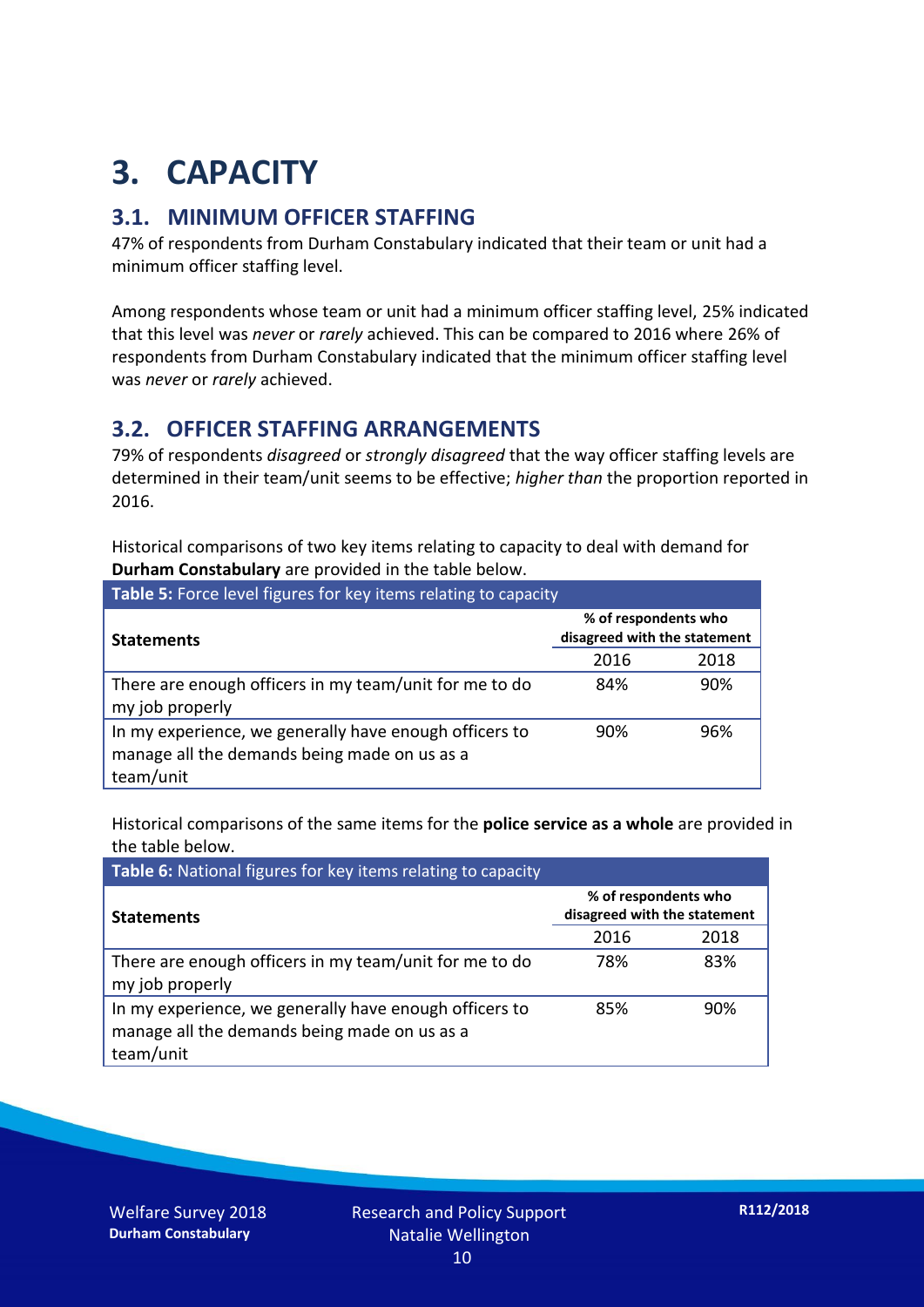## **4. HEALTH AND WELLBEING**

### **4.1. OVERALL LIFE SATISFACTION**

Respondents were asked to rate their overall life satisfaction between 0 and 10, where 0 was 'not at all satisfied' and 10 was 'completely satisfied.'

The average (mean) rating for overall life satisfaction for respondents from Durham Constabulary was 6/10 (range 0-10). 13% of respondents reported life satisfaction rating of 2 or less.

These results can be compared to the National average of 6/10, with 15% of respondents reporting an overall life satisfaction rating of 2 or less.

### **4.2. OVERALL PHYSICAL HEALTH**

Participants were asked to rate their overal health on a scale from *very good* to *very poor*. An historical comparison for both national and local figures for this item are below.

| Table 7: Self-rated overall physical health |                       | 2016 | 2018 |
|---------------------------------------------|-----------------------|------|------|
|                                             | Very poor             | 0%   | 0%   |
|                                             | Poor                  | 7%   | 4%   |
| <b>Force level figures</b>                  | Neither good nor poor | 28%  | 11%  |
|                                             | Good                  | 52%  | 61%  |
|                                             | Very good             | 13%  | 24%  |
| <b>National figures</b>                     | Very poor             | 1%   | 1%   |
|                                             | Poor                  | 11%  | 6%   |
|                                             | Neither good nor poor | 23%  | 17%  |
|                                             | Good                  | 53%  | 54%  |
|                                             | Very good             | 13%  | 23%  |

### **4.3. SINGLE ITEM INDICATOR OF STRESS**

Work related stress was measured using a single-item measure. 51% of respondents from Durham Constabulary presented with a non-diagnostic case of work-related stress.<sup>vii</sup>

This is *higher than* the proportion reported in the 2016 iteration of this survey and *higher than* the proportion reported in this year's national results.

Stress outside of work was assessed using an adaptation of the work-related stress measure. 8% of respondents from Durham Constabulary presented with a non-diagnostic case of stress outside of work.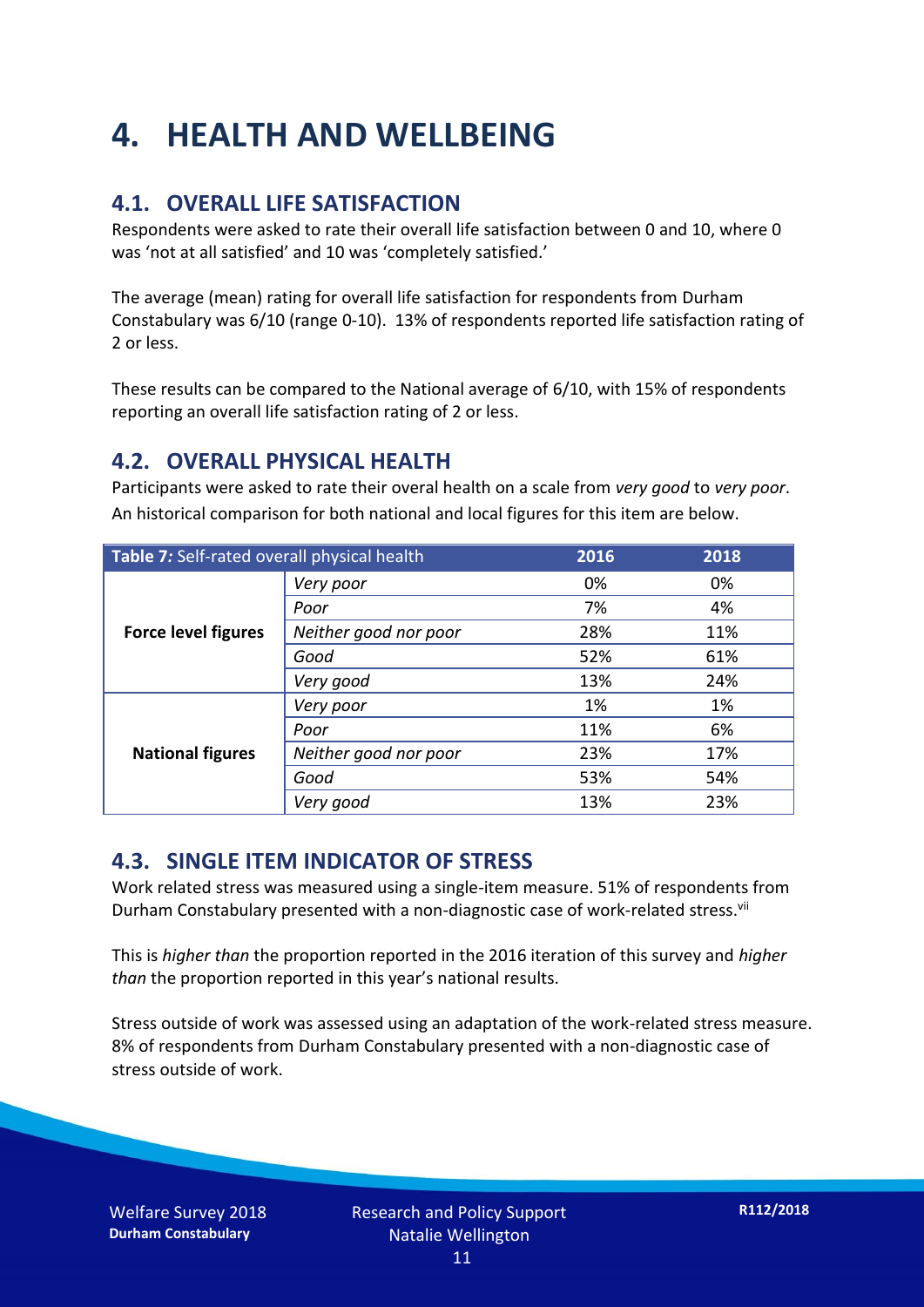### **4.4. SINGLE ITEM INDICATOR FOR MENTAL HEALTH**

A top-level broad overview of mental wellbeing was established using an item that asked respondents to indicate whether they had experienced feelings of stress, low mood, anxiety, or other difficulties with their health and wellbeing over the last 12 months.

76% of respondents from Durham Constabulary indicated that they had experienced feelings of stress, low mood, anxiety, or other difficulties with their health and wellbeing over the last 12 months; with 94% also indicating that these feelings were caused, or made worse by work.

#### **4.5. MENTAL WELLBEING**

Mental wellbeing can be broadly conceptualized as having two dimensions. The first concerns positive affect (i.e. pleasurable aspects of wellbeing such as feelings of optimism, cheerfulness, and relaxation). The second concerns psychological functioning (i.e. such as clear thinking, self-acceptance, personal development, competence, and autonomy).

To investigate mental wellbeing in more detail the two-dimensional structure of mental wellbeing described above was assessed using the short Warwick-Edinburgh Mental Wellbeing Scale (SWEMWBS). viii The scale asks individuals to rate their experience during the last two weeks for seven positively framed statements.

SWEMWBS findings for **Durham Constabulary** are presented in the table below alongside those for national sample for 2016 and 2018.

**Table 8**: % of respondents that reported experiencing the following positive aspects of wellbeing *rarely* or *none of the time* over the previous 2 weeks

|                                               | <b>National figures</b> |      | <b>Force level figures</b> |      |
|-----------------------------------------------|-------------------------|------|----------------------------|------|
| <b>SWEMWBS item</b>                           |                         |      |                            |      |
|                                               | 2016                    | 2018 | 2016                       | 2018 |
| I've been feeling optimistic about the future | 62%                     | 36%  | 60%                        | 32%  |
| I've been feeling useful                      | 28%                     | 25%  | 22%                        | 18%  |
| I've been feeling relaxed                     | 60%                     | 48%  | 62%                        | 47%  |
| I've been dealing with problems well          | 20%                     | 19%  | 16%                        | 17%  |
| I've been thinking clearly                    | 16%                     | 16%  | 13%                        | 13%  |
| I've been feeling close to other people       | 34%                     | 28%  | 33%                        | 23%  |
| I've been able to make up my own mind         | 13%                     | 10%  | 11%                        | 6%   |
| about things                                  |                         |      |                            |      |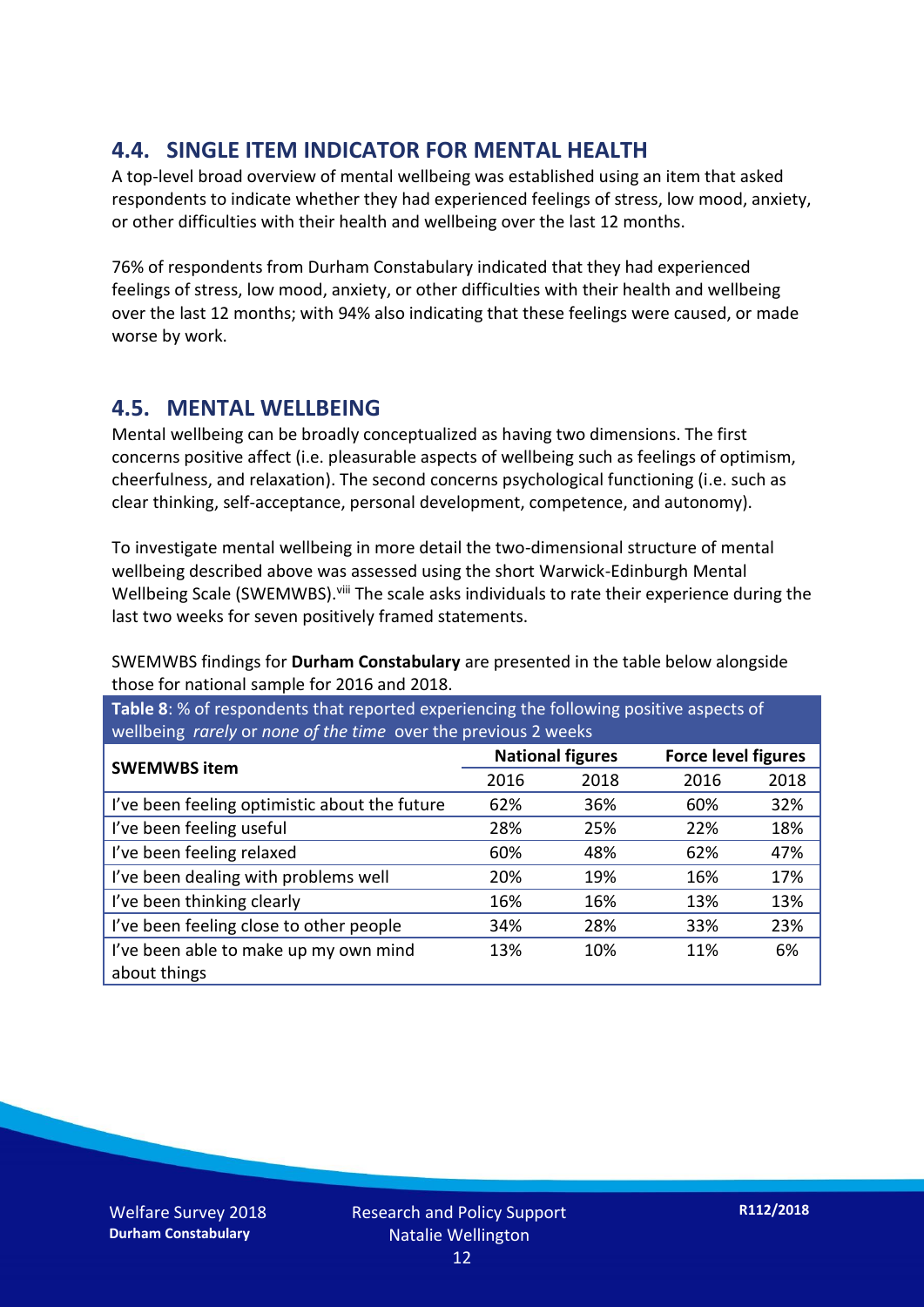#### **4.6. HELP SEEKING**

A question was applied to identify those who had ever **sought help** for feelings of stress, low mood, anxiety, or any other difficulties with mental health and wellbeing. Examples of sources of help were provided including GP, occupational health department, psychologist, therapist, and counsellor.

29% of responses from Durham Constabulary had previously sought help for feelings of stress, low mood, anxiety or other difficulties with their mental health and wellbeing, 52% of which had done so within the last 12 months.

Welfare Survey 2018 **Durham Constabulary**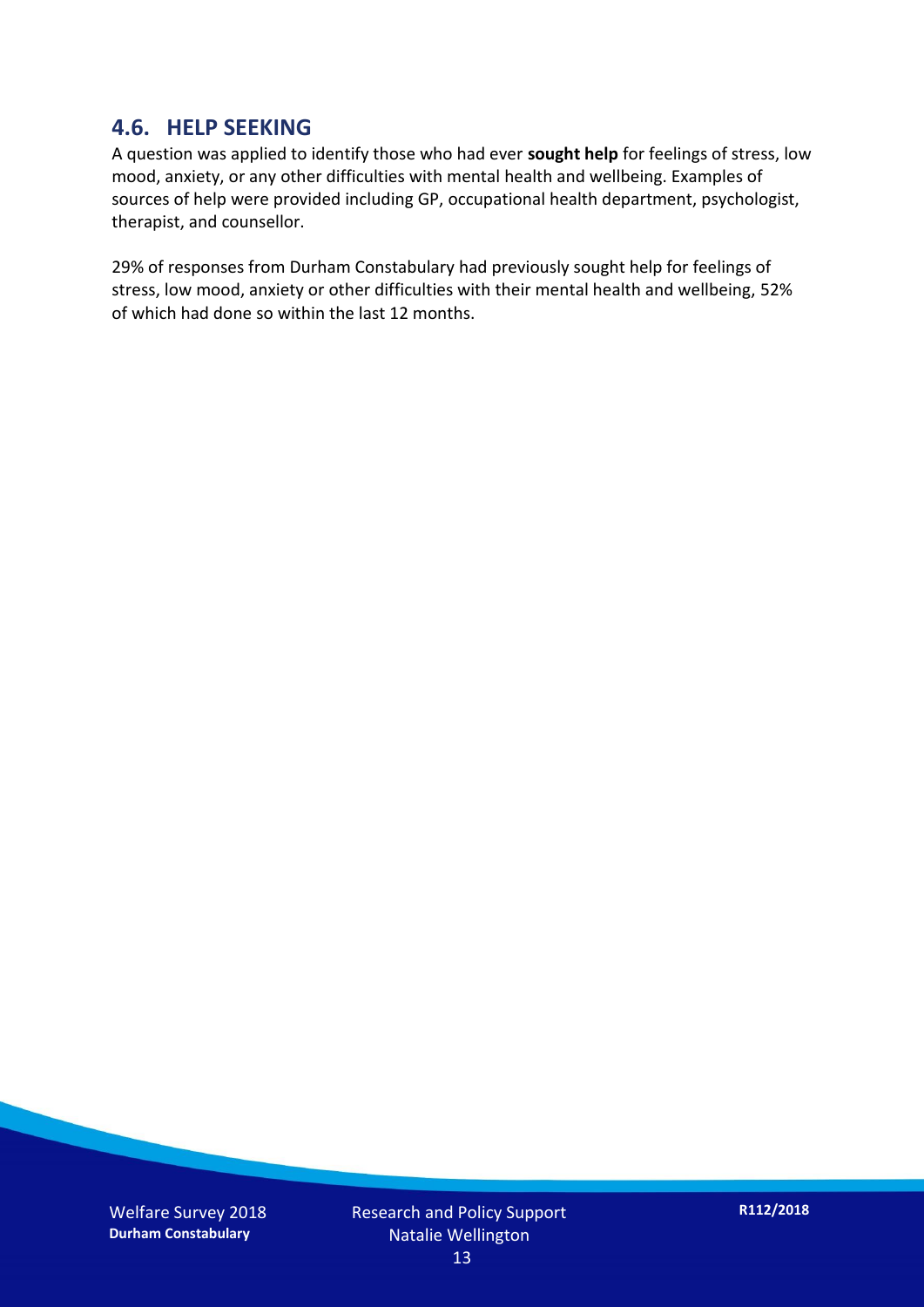## **5. ABSENCE BEHAVIOUR**

### **5.1. ABSENCE**

53% of respondents from Durham Constabulary reported one or more days of sickness absence and 23% of respondents indicated that at least one day of their sickness absence was attributable to stress, depression, or anxiety.

The national proportion of respondents who had taken one or more days of sickness absence was 56% and 32% of respondents indicated that at least one day of their sickness absence was attributable to stress, depression, or anxiety.

### **5.2. PRESENTEEISM AND LEAVEISM**

Presenteeism is the act of attending work while ill. This has been shown to be associated with subsequent health decline, particularly in relation to burnout,  $\alpha$  and can to lead to elevated absenteeism.<sup>x</sup> Moreover, evidence suggests that presenteeism can compound the effects of the initial illness and negatively influence job satisfaction, resulting in negative job attitudes and withdrawal from work.<sup>xi</sup>

Leaveism is a recently coined term to describe hidden sickness absence and work undertaken during rest periods, including using allocated time off such as annual leave entitlements to take time off when they are in fact unwell.

Findings for Durham Constabulary are presented in the graph below.





Welfare Survey 2018 **Durham Constabulary**

Research and Policy Support Natalie Wellington 14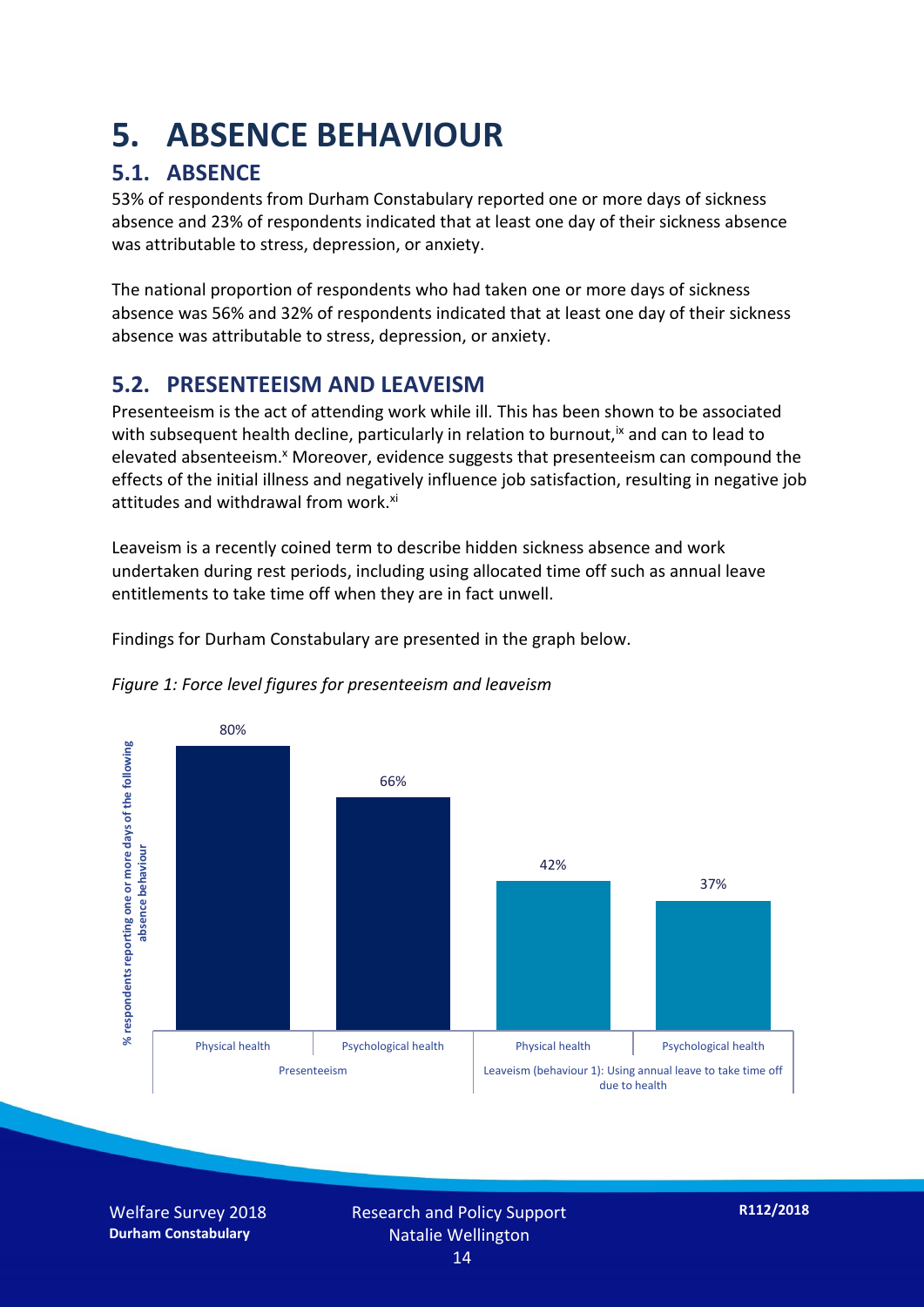## **6. Violence and physical injuries**

### **6.1. VIOLENCE**

Verbal and physical violence was assessed using four questions regarding how often officers received verbal insults, verbal threats, unarmed physical attacks, and attacks with a weapon from members of the public over the previous 12 months. Findings are presented in the table below.

**Table 9:** Force level figures for frequency of verbal and physical violence from members of the public

| <b>Type of violent victimisation</b>               | % of respondents indicating frequency<br>of experience as at least once a week |      |  |
|----------------------------------------------------|--------------------------------------------------------------------------------|------|--|
|                                                    | 2016                                                                           | 2018 |  |
| Verbal insults (e.g., swearing, shouting, abuse)   | 50%                                                                            | 50%  |  |
| Verbal threats (e.g., threat of hitting, threat of | 32%                                                                            | 34%  |  |
| kicking)                                           |                                                                                |      |  |
| *Spitting assaults (i.e. being deliberately spat   |                                                                                | 1%   |  |
| upon)                                              |                                                                                |      |  |
| Unarmed physical attacks (e.g., struggling to      | 18%                                                                            | 17%  |  |
| get free, wrestling, hitting, kicking)             |                                                                                |      |  |
| Use of a deadly weapon (e.g., stick, bottle, axe,  | 0%                                                                             | 0%   |  |
| firearm)                                           |                                                                                |      |  |

\*Spitting assaults data was only available from 2018.

#### **6.2. INJURIES**

30% of Durham Constabulary respondents reported that they had suffered one or more injuries that required medical attention as a result of work-related **violence** in the last year – losing more than 198 days in sickness absence.

This is *higher than* the proportion reporting one or more injuries as a result of work-related **violence** than reported in the 2016 iteration of this survey and *higher than* the proportion compared to this year's national results.

20% of Durham Constabulary respondents also reported that they had suffered one or more injuries that required medical attention as a result of work-related **accidents** in the last year – losing more than 125 days in sickness absence.

This is *lower than* the proportion reporting one or more injuries as a result of work-related **accidents** in the 2016 iteration of this survey and *higher than* the proportion compared to this year's national results.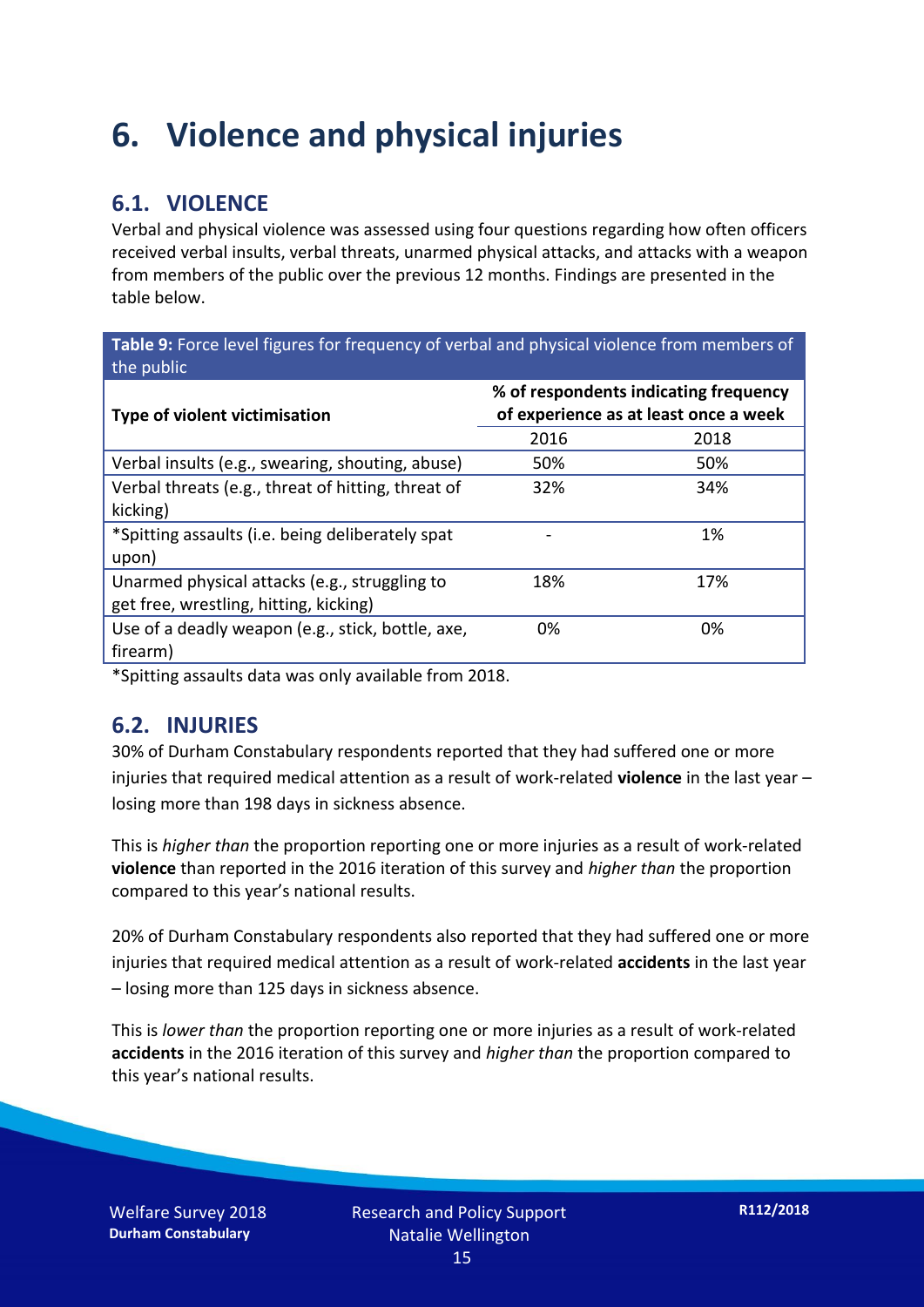## **7. ORGANISATIONAL SUPPORT: MENTAL HEALTH & WELLBEING**

Participants who indicated that they had sought help for difficulties with mental health and wellbeing were presented with additional questions concerning disclosure to a line manager.

#### **7.1. DISCLOSURE**

79% of respondents from Durham Constabulary, for whom it was applicable, reported that they had disclosed seeking mental health and wellbeing support to their line managers. This can be compared with 57% from the same survey in 2016.

#### **7.2. REASONS FOR NON-DISCLOSURE**

Respondents who did not disclose to their line managers that they had sought mental health and wellbeing support, were asked to indicate why. Findings are presented in the table below.

| Table 10: Reasons for non-disclosure                        |                     |                 |
|-------------------------------------------------------------|---------------------|-----------------|
|                                                             | % of total mentions |                 |
| Item                                                        | Force level         | <b>National</b> |
|                                                             | figures             | figures         |
| I was worried that my other colleagues would find out       | 12%                 | 10%             |
| I thought it would negatively affect my opportunities for   | 15%                 | 11%             |
| promotion and/or specialising                               |                     |                 |
| It wasn't affecting my work                                 | 0%                  | 7%              |
| I didn't want to be treated differently (in a negative way) | 15%                 | 13%             |
| I felt it was a personal matter                             | 23%                 | 20%             |
| I have had negative experiences of disclosing in the past   | 8%                  | 6%              |
| I thought it would have a negative impact on my career      | 12%                 | 10%             |
| There is a negative attitude in the police service towards  | 8%                  | 12%             |
| people who experience difficulties with their mental health |                     |                 |
| and wellbeing                                               |                     |                 |
| I did not think my line manager would treat me with         | 8%                  | 7%              |
| empathy                                                     |                     |                 |
| For reasons other than those listed above                   | 0%                  | 4%              |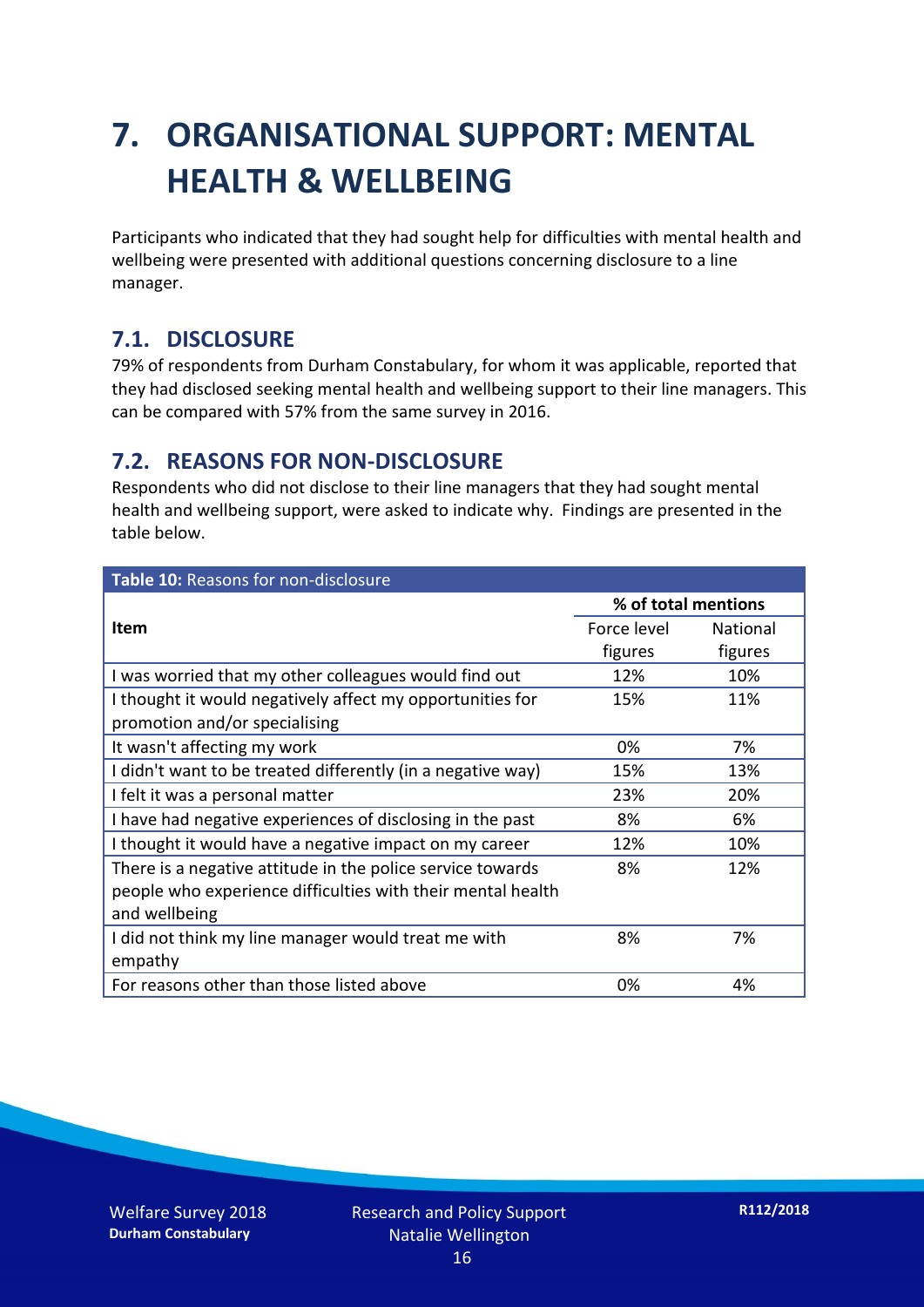### **7.3. ATTITUDES TO MENTAL HEALTH AND WELLBEING**

All respondents were asked about the attitude of the police service towards mental health and wellbeing.

Respondents were provided with a list of statements, and asked to indicate the extent to which they agreed or disagreed with the statement.

The table below shows the percentage of respondents who agreed with three key statements about the police services attitudes towards mental health and wellbeing for both Durham Constabulary, and the police service as a whole.

| Table 11: Attitudes to mental health and wellbeing |                                                    |                  |
|----------------------------------------------------|----------------------------------------------------|------------------|
| <b>Statements</b>                                  | % of respondents that agreed with<br>the statement |                  |
|                                                    | Force level figures                                | National figures |
| The police service encourages staff to talk openly | 53%                                                | 45%              |
| about mental health and wellbeing                  |                                                    |                  |
| Someone would be treated differently (in a         | 27%                                                | 37%              |
| negative way) if they disclosed difficulties with  |                                                    |                  |
| their mental health and wellbeing                  |                                                    |                  |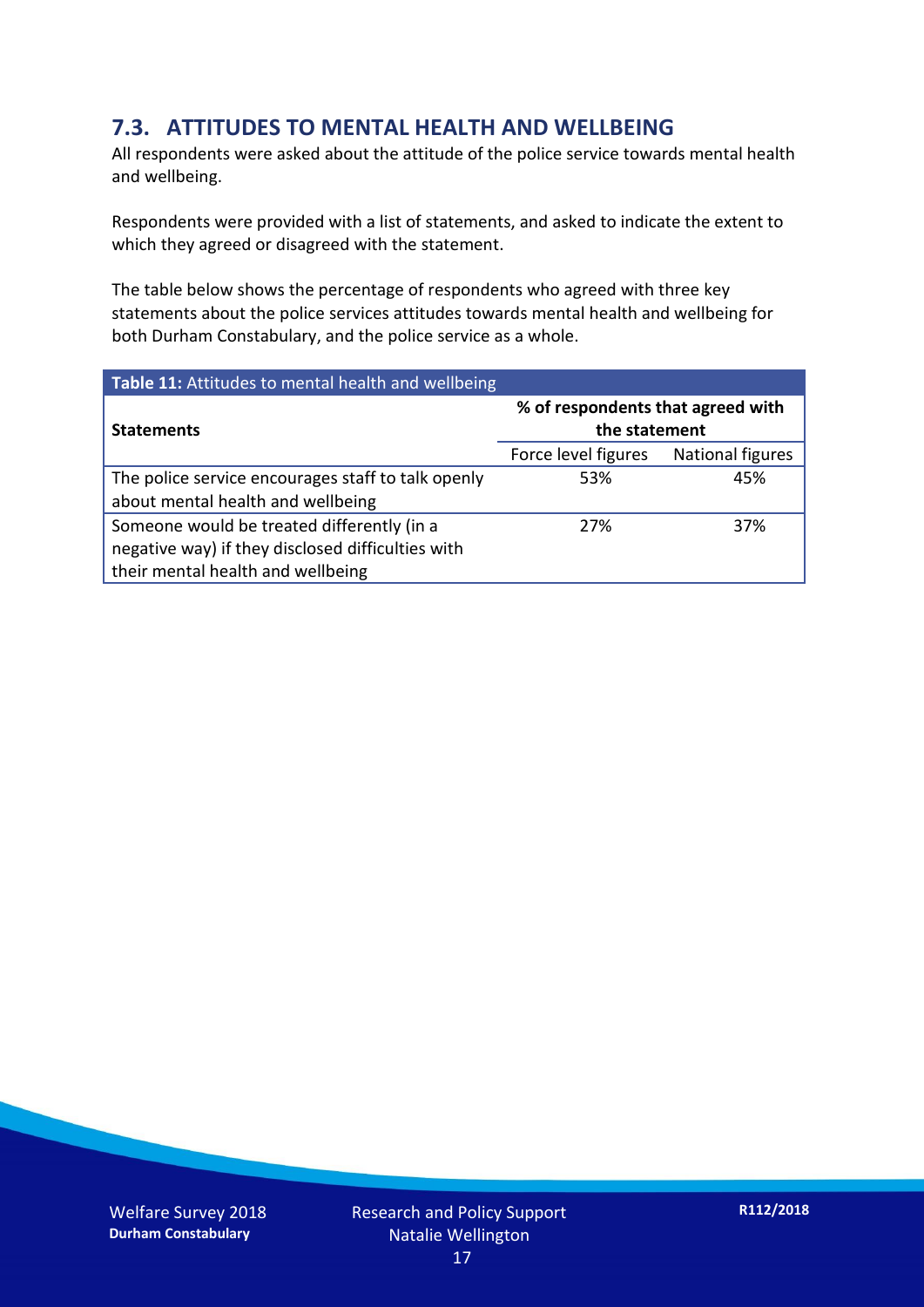## **8. Notes for JBBs**

Additional findings from the 2018 Demand, Capacity and Welfare survey are available on request from the Research and Policy department. Additional topics include, but are not limited to:

- Morale,
- Fatigue and sleep,
- Managerial mental health and wellbeing support,
- Organisational change, and
- Organisational justice.

The findings of the survey can also be broken down in more detail in terms of different demographic groups, such as rank, role or length of service. However please be aware that we can only go into a certain level of detail with this demographic data in order to preserve respondents' confidentiality.

JBBs wishing to obtain further information can contact [ResearchandDataCollection@polfed.org](mailto:ResearchandDataCollection@polfed.org) to discuss their requirements.

The Research and Policy Department only has one member of staff responsible for these data requests; please bear this in mind in terms of turnaround times and the amount of data you request when contacting the team.

All other interested parties should speak to their local JBB in the first instance.